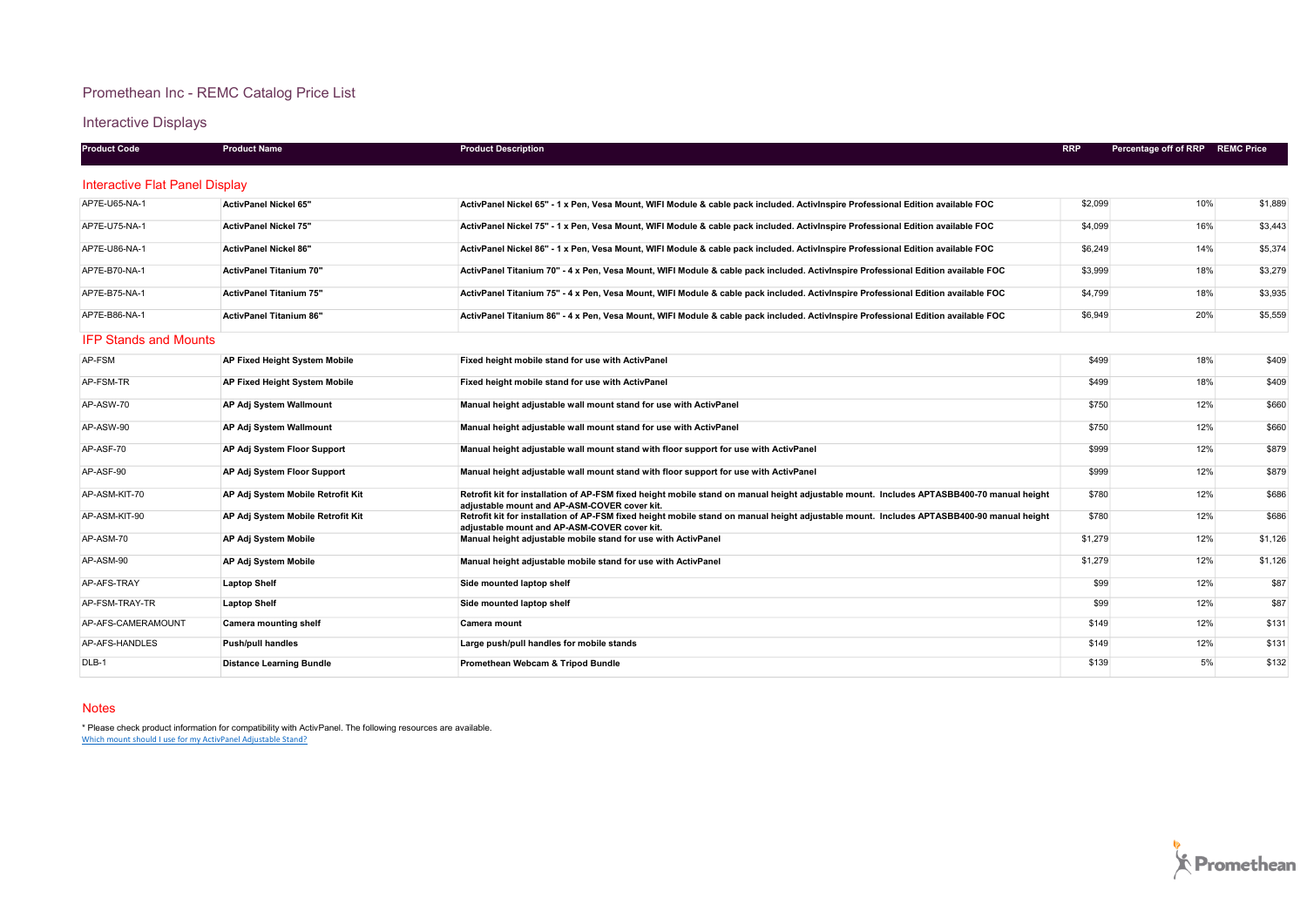### **ActivBoard**

| AB10T78D | <b>ActivBoard 10Touch 78 Drv Erase</b> | ActivBoard 10Touch Range 78" Dry Erase electronic interactive whiteboard. ActivInspire Professional Edition available FOC. |         | 18% | \$901 |
|----------|----------------------------------------|----------------------------------------------------------------------------------------------------------------------------|---------|-----|-------|
| AB10T88D | <b>ActivBoard 10Touch 88 Drv Erase</b> | ActivBoard 10Touch Range 88" Dry Erase electronic interactive whiteboard. ActivInspire Professional Edition available FOC. | \$1.299 | 18% |       |

# Upgrades & Accessories

| <b>Product Code</b> | <b>Product Name</b> | <b>Product Description</b> | <b>RRP</b> | Percentage off of RRP REMC Bid Price |  |
|---------------------|---------------------|----------------------------|------------|--------------------------------------|--|
|                     |                     |                            |            |                                      |  |

# ActivBoard Mount System - Ultra Short Throw Upgrade Kit

| ABMTSUPG-UST | Mount Upgrade Kit - UST | ActivBoard Mount with DLP ultra short throw projector - Wallbox not included. For use with both current and previous versions of 78", 87", 88", | \$1,599 | \$1.407 |
|--------------|-------------------------|-------------------------------------------------------------------------------------------------------------------------------------------------|---------|---------|
|              |                         | 95" ActivBoard & ActivWall 88                                                                                                                   |         |         |

# ActivBoard Projector Upgrade Kit

| ABKIT-AFSV3-UST2 | AB Fixed-Adiustable V3 Stand Retrofit Kit UST-P2 | Retrofit kit for installation of UST-P2 projector on V3 Fixed and Adjustable stands. Includes UST-P2 projector and UST2-Plate | \$1,499 | 12% | \$1.319 |
|------------------|--------------------------------------------------|-------------------------------------------------------------------------------------------------------------------------------|---------|-----|---------|
| ABKIT-AFSV4-UST2 | AB Fixed-Adiustable V4 Stand Retrofit Kit UST-P2 | Retrofit kit for installation of UST-P2 projector on V4 Fixed and Adjustable stands. Includes UST-P2 projector and ABAFS-UST2 | \$1,549 |     | \$1,363 |
| ABKIT-MSV4-UST2  | AB Mobile V4 Stand Retrofit Kit UST-P2           | Retrofit kit for installation of UST-P2 projector on V4 (EST) mobile stand. Includes UST-P2 projector and ABMS-UST2           | \$1,999 |     | \$1,759 |

# Audio Enhancement System

| ASB-40-3 | <b>Promethean ActivSoundBar</b> | Promethean ActivSoundBar - For use with current versions of ActivBoard Touch & ActivPanel Range. Mounting brackets included. | \$149 | \$131 |
|----------|---------------------------------|------------------------------------------------------------------------------------------------------------------------------|-------|-------|
|          |                                 |                                                                                                                              |       |       |

### Interactive Tools

| <b>Product Code</b> | <b>Product Name</b>         | <b>Product Description</b>                           | <b>RRP</b> | Percentage off of RRP REMC Bid Price |         |
|---------------------|-----------------------------|------------------------------------------------------|------------|--------------------------------------|---------|
| ActivConnect        |                             |                                                      |            |                                      |         |
| CHRM2-CP4R128S      | <b>Promethean Chromebox</b> | <b>Promethean Chromebox</b>                          | \$349      | 10%                                  | \$314   |
| OPS3-5P8R256S       | <b>OPS-M Series</b>         | Promethean OPS-M (no OS preinstalled)                | \$1,049    | 12%                                  | \$923   |
| OPS3-5P8R256S-WIN   | OPS-M i5 Win                | Open Pluggable Specification Mini PC with Windows i5 | \$1,199    | 12%                                  | \$1,055 |
| OPS3-7P16R256S-WIN  | <b>OPS-M Series</b>         | Open Pluggable Specification Mini PC with Windows i7 | \$1,504    | 12%                                  | \$1,324 |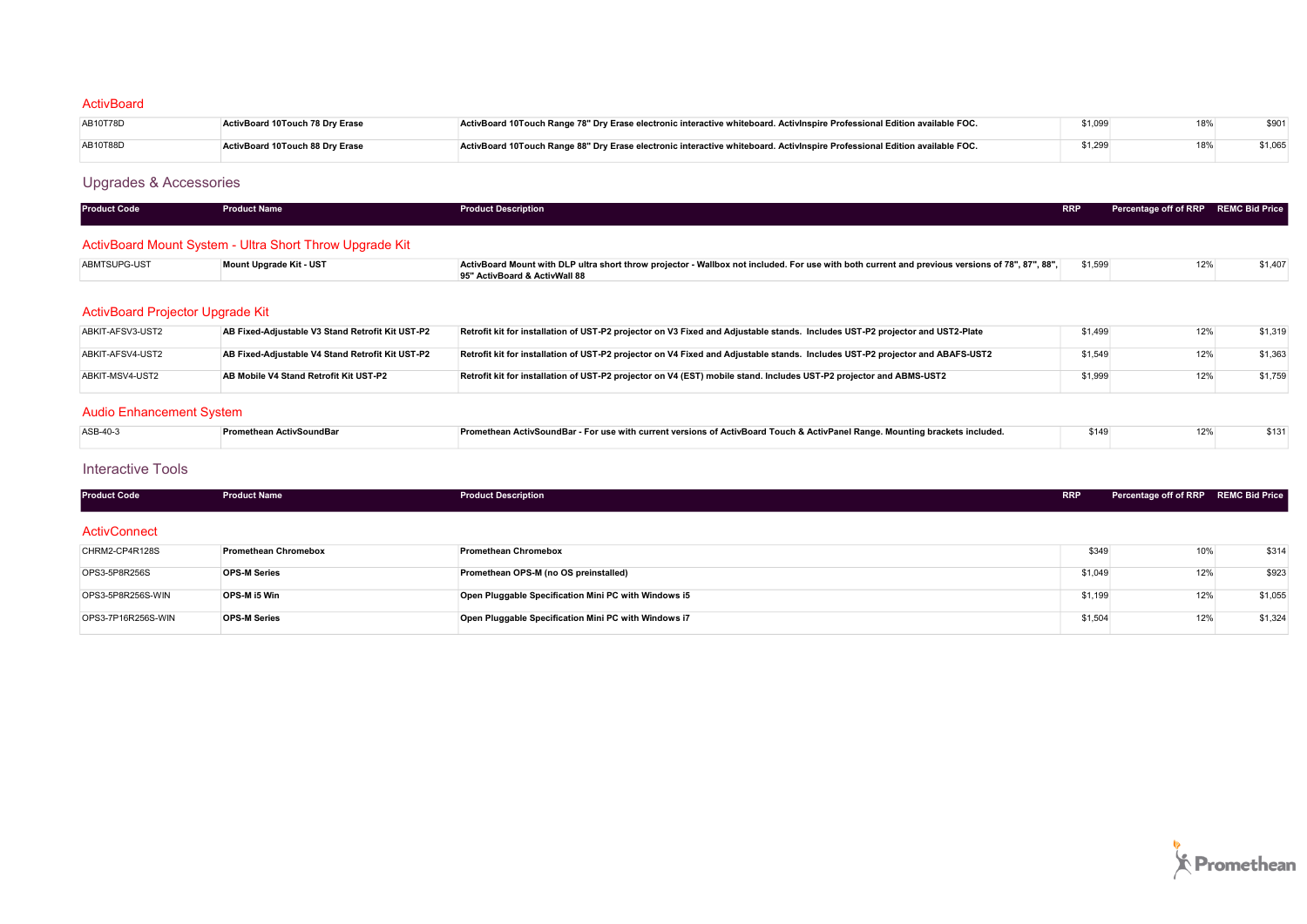### Radix

| <b>Product Code</b>            | <b>Product Name</b> | <b>Product Description</b>                          | <b>RRP</b> | Percentage off of RRP REMC Bid Price |      |
|--------------------------------|---------------------|-----------------------------------------------------|------------|--------------------------------------|------|
| <b>Radix Device Management</b> |                     |                                                     |            |                                      |      |
| RADIX-1YR                      | Radix 1 Year        | Radix VISO premium device management 1 year License | \$22.00    | 10%                                  | \$20 |
| RADIX-2YR                      | Radix 2 Years       | Radix VISO premium device management 2 year License | \$40.00    | 10%                                  | \$36 |
| RADIX-3YR                      | Radix 3 Years       | Radix VISO premium device management 3 year License | \$55.93    | 10%                                  | \$50 |
| RADIX-4YR                      | Radix 4 Years       | Radix VISO premium device management 4 year License | \$71.19    | 10%                                  | \$64 |
| RADIX-5YR                      | Radix 5 Years       | Radix VISO premium device management 5 year License | \$84.62    | 10%                                  | \$76 |

### **ActivSoftware**

| <b>Product Code</b> | <b>Product Name</b>                                                      | <b>Product Description</b>                                                                                                                     | <b>RRP</b> | Percentage off of RRP REMC Bid Price |       |
|---------------------|--------------------------------------------------------------------------|------------------------------------------------------------------------------------------------------------------------------------------------|------------|--------------------------------------|-------|
|                     | ActivInspire Professional Edition Software Download - Multi User Licence |                                                                                                                                                |            |                                      |       |
| <b>INSPSERIALMU</b> | Multi User Licence Key                                                   | Multi User Licence Serial Number for Activinspire Professional Edition - Price per device for purchase without Activ Hardware. For 1-5 devices | 799        | 12%                                  | \$703 |

#### Notes

\* Maximum of 500 devices

# Promethean Academy Professional Development

| <b>Product Code</b> | <b>Product Name</b>                                                                                                 | <b>Product Description</b>              | <b>RRP</b> | Percentage off of RRP REMC Bid Price |         |
|---------------------|---------------------------------------------------------------------------------------------------------------------|-----------------------------------------|------------|--------------------------------------|---------|
|                     | <b>Promethean Academy Professional Development</b>                                                                  |                                         |            |                                      |         |
| <b>PROFDEV</b>      | Onsite Face to Face-Full Day                                                                                        | Onsite Face to Face Training - Full Day | \$1,999    | 12%                                  | \$1,759 |
| ________            | and the contract of the contract of the contract of the contract of the contract of the contract of the contract of |                                         | .          | .                                    |         |

| PROFDEV-VIR       | <b>Virtual Training</b> | Virtual Training                | 0.500<br>⊍∪ບ | 101<br>$\sim$ | \$440    |
|-------------------|-------------------------|---------------------------------|--------------|---------------|----------|
| PROFDEV-ONSITE-EC | <b>Onsite Training</b>  | Onsite EC Training - Full Month | \$43,458     | 101           | \$38,243 |

#### **Notes**

\* Pricing applies to 48 contiguous US States only.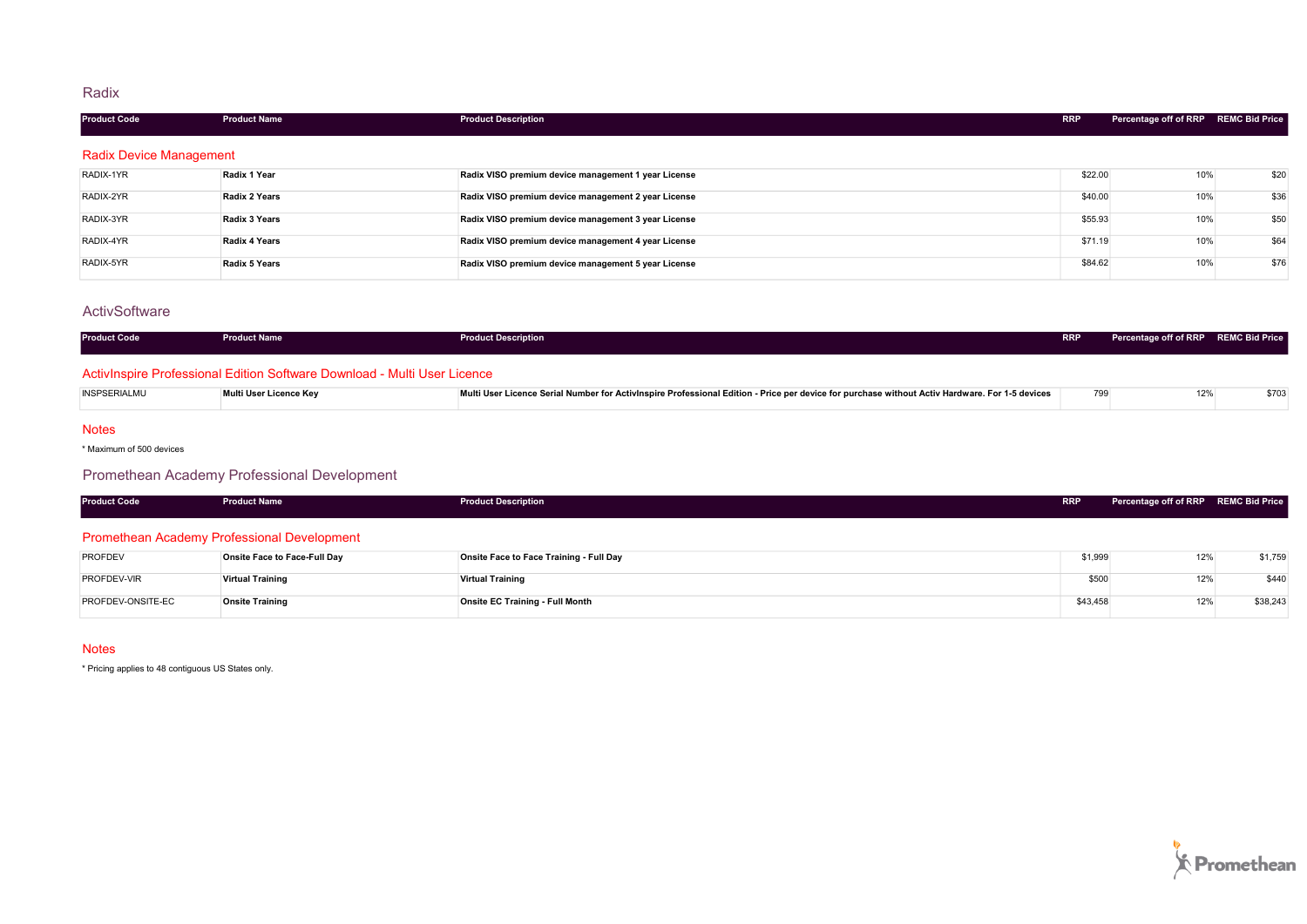# Promethean ActivCare Support and Warranty

| <b>Product Code</b>   | <b>Product Name</b>                | <b>Product Description</b>                                                                 | <b>RRP</b> | Percentage off of RRP REMC Bid Price |       |
|-----------------------|------------------------------------|--------------------------------------------------------------------------------------------|------------|--------------------------------------|-------|
| <b>Onsite Support</b> |                                    |                                                                                            |            |                                      |       |
| ABT5YROSS             | <b>ActivBoard Touch 5 Year OSS</b> | ActivBoard Touch range - Enhancement, On Site Support, 5 Years                             | \$300      | 5%                                   | \$285 |
| APM5YROSS-B           | ActivPanel-B (Medium) 5 Year OSS   | ActivPanel Medium (for Titanium IFPs up to 80") - Extension, On Site Support, 5 years      | \$249      | 5%                                   | \$237 |
| APM5YROSS-U           | ActivPanel-U (Medium) 5 Year OSS   | ActivPanel Medium (for Nickel IFPs up to 80") - Extension, On Site Support, 5 years        | \$249      | 5%                                   | \$237 |
| APL5YROSS-B           | ActivPanel-B (Large) 5 Year OSS    | ActivPanel Large (for Titanium IFPs bigger than 80") - Extension, On Site Support, 5 Years | \$379      | 5%                                   | \$360 |
| APL5YROSS-U           | ActivPanel-U (Large) 5 Year OSS    | ActivPanel Large (for Nickel IFPs bigger than 80") - Extension, On Site Support, 5 Years   | \$379      | 5%                                   | \$360 |
| PRJ5YROSS             | Projector 5 Year OSS               | <b>Projector 5 Year OSS</b>                                                                | \$200      | 5%                                   | \$190 |

#### Notes

<sup>1</sup> OSS available in 48 contiguous US states

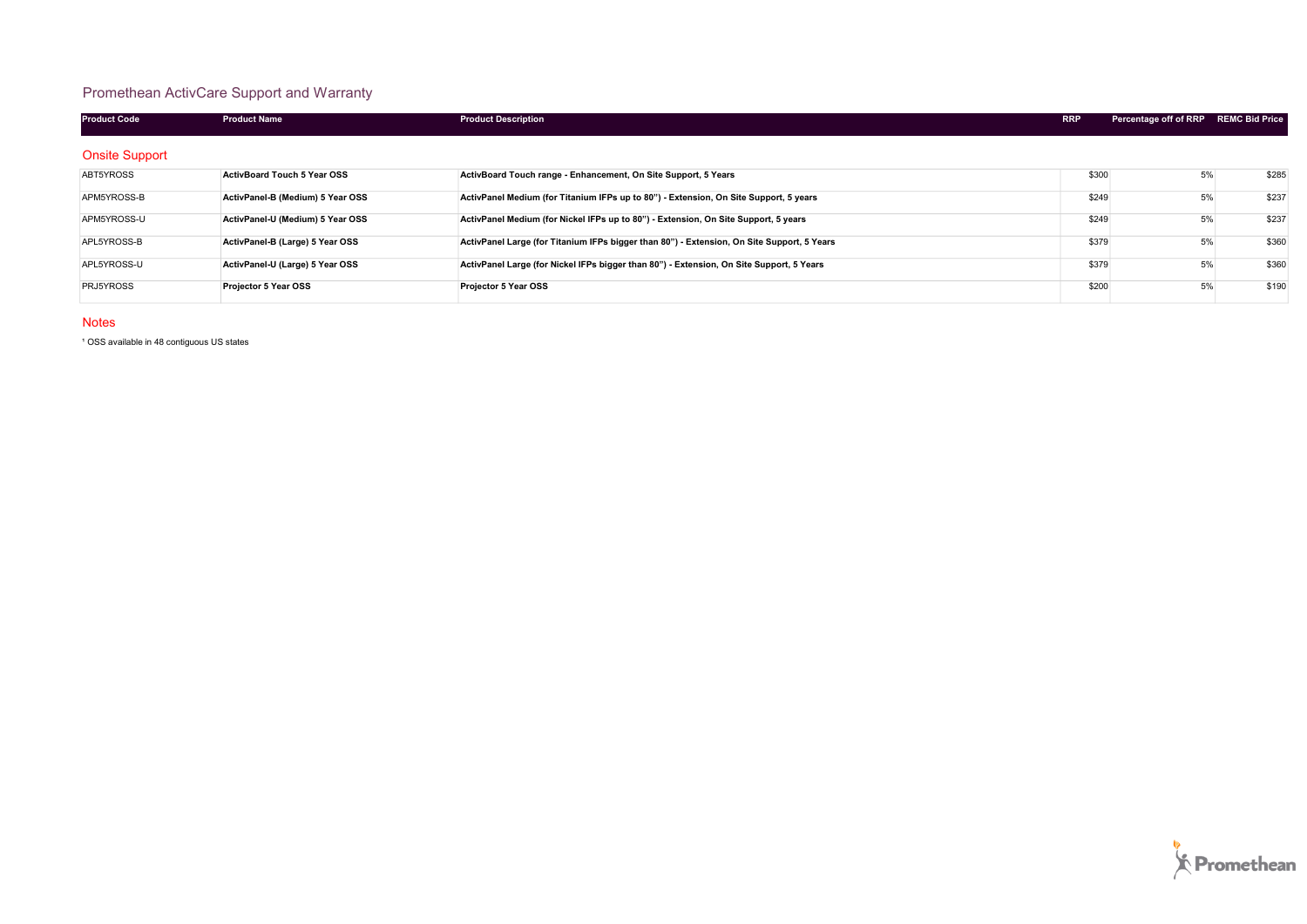# Spares and Peripherals

| <b>Product Code</b>               | <b>Product Name</b>                 | <b>Product Description</b>                                                                                                                                         | <b>RRP</b> | Percentage off of RRP REMC Bid Price |      |
|-----------------------------------|-------------------------------------|--------------------------------------------------------------------------------------------------------------------------------------------------------------------|------------|--------------------------------------|------|
| <b>Interactive Display Spares</b> |                                     |                                                                                                                                                                    |            |                                      |      |
| AP-WIFI-A                         | Wi-Fi Module V7 Nickel & Cobalt     | Wi-Fi Module for ActivPanel V7 Nickel & Cobalt                                                                                                                     | \$39       | 12%                                  | \$34 |
| AP-WIFI-BC                        | Wi-Fi Module V7 Titanium            | Wi-Fi Module for ActivPanel V7 Titanium                                                                                                                            | \$49       | 12%                                  | \$43 |
| ACON1-G-REMOTE                    | <b>ActivConnect G-Series Remote</b> | ActivConnect G-Series collaboration device remote                                                                                                                  | \$11       | 12%                                  | \$10 |
| APT2-REMOTE                       | <b>ActivPanel Remote</b>            | Remote control for ActivPanel versions 1-3                                                                                                                         | \$13       | 12%                                  | \$11 |
| AP-REMOTE-CONTROL                 | <b>ActivPanel Remote</b>            | Remote control for ActivPanel versions 5-6 & i-Series                                                                                                              | \$8        | 12%                                  | \$7  |
| AP-ACC-HOLDER                     | <b>ActivPanel Accessory Holder</b>  | ActivPanel Accessory Holder for AP5/AP6                                                                                                                            | \$6        | 12%                                  | \$5  |
| AP7-ERASER-B                      | <b>ActivPanel V7 Eraser</b>         | <b>Eraser for ActivPanel V7 Titanium</b>                                                                                                                           | \$19       | 12%                                  | \$17 |
| AP-ERASER                         | <b>ActivPanel Eraser</b>            | <b>ActivPanel Eraser for AP5/AP6</b>                                                                                                                               | \$6        | 12%                                  | \$5  |
| Installation Items                |                                     |                                                                                                                                                                    |            |                                      |      |
| AB10T-ADJ-BRKT                    | <b>AB10T Lower Bracket</b>          | Lower bracket kit (x2 brackets) - needed when upgrading to a 10T board for use with Fixed, Adjustable and Mobile stands - not required to<br>upgrade mount systems | \$3        | 12%                                  | \$3  |

|                   |                                            | upgrade mount systems                                                                     |     |      |
|-------------------|--------------------------------------------|-------------------------------------------------------------------------------------------|-----|------|
| AB-TOUCH-BRKT-KIT | <b>ActivBoard Touch Bracket Kit</b>        | ActivBoard Touch Bracket Kit (Touch Boards Only)                                          | 12% | \$10 |
|                   |                                            |                                                                                           |     |      |
| ASB-40-2-BRKT-KIT | ASB-40 Upgrade Bracket Kit                 | Brackets for mounting ASB-40-2 on an ActivBoard 10T or V5 or V6 Activpanel.*              | 12% |      |
|                   |                                            |                                                                                           |     |      |
| DR-5762064        | Wall hanging bracket 300 / 300Pro / 500Pro | Wall hanging bracket kit for 300, 300 Pro, 500 Pro Range ActivBoard - Contains 4 brackets | 12% | \$10 |
|                   |                                            |                                                                                           |     |      |

#### Notes

\*The ASB-40-2-BRKT-KIT is not included with purchase of V5 70" and V6 70" ActivPanels and should be purchased separately.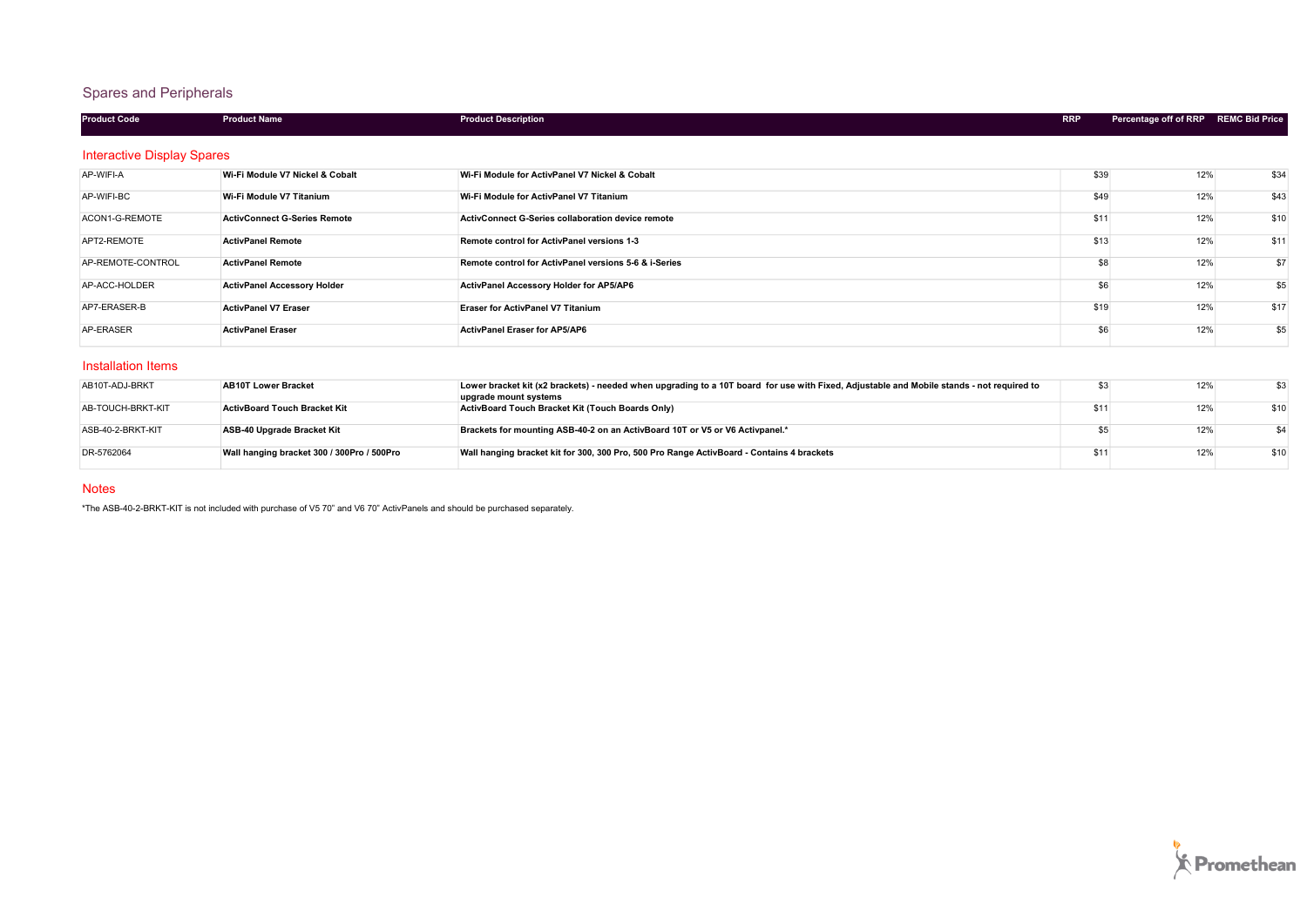### Audio Enhancement System Spares

| <b>Product Code</b> | <b>Product Name</b>                             | <b>Product Description</b>                                                                                                                                                    | <b>RRP</b> | Percentage off of RRP REMC Bid Price |       |
|---------------------|-------------------------------------------------|-------------------------------------------------------------------------------------------------------------------------------------------------------------------------------|------------|--------------------------------------|-------|
| ASB-40-RC           | <b>ActivSoundBar Remote Control</b>             | Remote control for Promethean ActivSoundBar                                                                                                                                   | \$10       | 12%                                  | \$9   |
| Pens                |                                                 |                                                                                                                                                                               |            |                                      |       |
| AP7-PEN-B           | <b>ActivPanel V7 Pen Titanium</b>               | Spare pen for ActivPanel V7 Titanium                                                                                                                                          | \$5        | 12%                                  | \$4   |
| AP7-PEN-U           | ActivPanel V7 Pen Nickel                        | Spare pen for ActivPanel V7 Nickel                                                                                                                                            | \$5        | 12%                                  | \$4   |
| AP6-PEN-2           | ActivPanel V6 86" Pen (Thin nib)                | Spare pen for ActivPanel V6 86" (Thin nib)                                                                                                                                    | \$5        | 12%                                  | \$4   |
| AP6-PEN-5           | ActivPanel V6 86" Pen (Thick nib)               | Spare pen for ActivPanel V6 86" (Thick nib)                                                                                                                                   | \$5        | 12%                                  | \$4   |
| AP6-PEN-4           | ActivPanel V6 Pen (Non 86")                     | Spare pen for ActivPanel V6 for the 65", 70" & 75"                                                                                                                            | \$5        | 12%                                  | \$4   |
| AP5-PEN             | <b>ActivPanel Pen</b>                           | Spare Pen for use with ActivPanel version 5 (not for use with 4k)                                                                                                             | \$5        | 12%                                  | \$4   |
| AP5-PEN-4K          | <b>ActivPanel Pen</b>                           | Spare Pen for use with ActivPanel version 5 4k only                                                                                                                           | \$5        | 12%                                  | \$4   |
| <b>VTP-PEN</b>      | i-Series Pen                                    | <b>ActivPanel i-Series Pen</b>                                                                                                                                                | \$5        | 12%                                  | \$4   |
| AB-STY              | <b>ActivPanel &amp; ActivBoard Touch Stylus</b> | Replacement for ActivPanel & ActivBoard Touch Stylus                                                                                                                          | \$5        | 12%                                  | \$4   |
| AP-PEN-2            | <b>ActivBoard Pen</b>                           | ActivBoard Digital Pen - For use with ActivBoard 10 Touch Range only                                                                                                          | \$75       | 12%                                  | \$66  |
| AW-STUDENT-PEN-1    | <b>AW Student Pen 1</b>                         | ActivWall Student Pen - For use with all variants of ActivWall. Performs as the second pen, after the Teacher Pen.                                                            | \$35       | 12%                                  | \$31  |
| AW-STUDENT-PEN-2    | <b>AW Student Pen 2</b>                         | ActivWall Student Pen - For use with ActivWall 102 & ActivWall 135 as a 3rd pen.                                                                                              | \$35       | 12%                                  | \$31  |
| AW-STUDENT-PEN-3    | AW Student Pen 3                                | ActivWall Student Pen - For use with ActivWall 102 & ActivWall 135 as a 4th pen.                                                                                              | \$35       | 12%                                  | \$31  |
| AW-TEACHER-PEN      | <b>AW Teacher Pen</b>                           | ActivWall Teacher Pen - For use with all variants of ActivWall                                                                                                                | \$35       | 12%                                  | \$31  |
| ACTIVPEN4S3-2-BK    | Student ActivPen 50 - 2 Pack                    | Student ActivPen 50. Cordless battery-free pen for ActivBoard - For use with 100, 300, 300 Pro & 500 Pro Range                                                                | \$98       | 12%                                  | \$86  |
| ACTIVPEN4T3-2-BK    | Teacher ActivPen 50 - 2 Pack                    | Teacher ActivPen 50. Cordless battery-free pen for ActivBoard - For use with 100, 300, 300 Pro & 500 Pro Range                                                                | \$73       | 12%                                  | \$64  |
| ACTIVPEN4T3-10      | Teacher ActivPen 50 - 10 Pack                   | Teacher ActivPen 50. Cordless battery-free pen for ActivBoard - For use with 100, 300, 300 Pro & 500 Pro Range                                                                | \$295      | 12%                                  | \$260 |
| ARAAC2PENSET        | ActivArena spare pen set                        | ActivArena Spare pen set. Cordless battery-free pen for ActivBoard - Set comprises 1 teacher & 1 student ActivArena Pen. For use with the 2nd<br><b>Generation ActivBoard</b> | \$73       | 12%                                  | \$64  |
| ABR-AP-PEN-NIBS     | <b>Digital Pen Nibs</b>                         | Pack of 5 nibs for use with ActivPanel and ActivBoard Touch Digital Pen                                                                                                       | \$5        | 12%                                  | \$4   |
| PEN3NIBS-100        | <b>ActivPen 3 nibs</b>                          | Pack of 100 nibs for ActivPen 3                                                                                                                                               | \$30       | 12%                                  | \$26  |
| PEN4NIBS-100        | <b>ActivPen 4 nibs</b>                          | Pack of 100 nibs for ActivPen 4 with manufacturing date stamp of 10 October 2010 or earlier                                                                                   | \$129      | 12%                                  | \$114 |
| PEN4NIBS2-100       | <b>ActivPen 4 nibs</b>                          | Pack of 100 nibs for ActivPen 4 with manufacturing date stamp of 11 October 2010 onwards                                                                                      | \$129      | 12%                                  | \$114 |